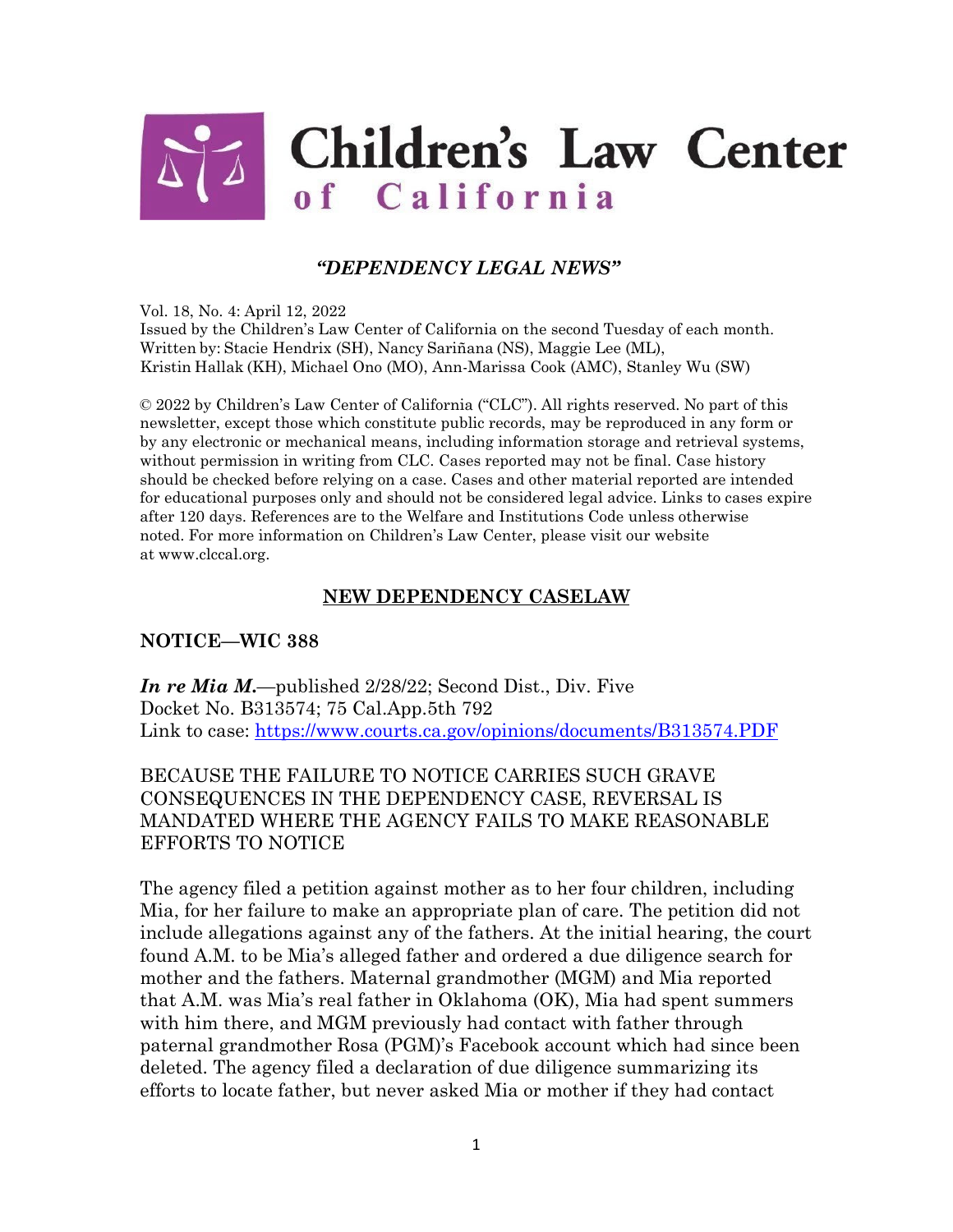with PGM or with others like paternal relatives who might have father's contact information. Notably, the due diligence declaration showed a search of CA and federal databases but none in OK. Moreover, the agency reported its search for father was incomplete due to pending certified mail return receipts, but the court nonetheless found it complete. Around the six-month review hearing, the agency came in contact with father and PGM who reported they'd been in communication with mother all along, but she had never informed them of the dependency case. It was not until PGM pressed that mother admitted Mia was in foster care. Father reported he wanted Mia to be placed with PGM who had raised her from two months to two years of age and had her on months-long visits. PGM later filed a 388 petition for placement with attached copies of the child's important documents to prove the child had been in her care and DNA test results from several years back confirming father was biological. Subsequently, father filed an Ansley motion, seeking to vacate the jurisdiction and disposition orders based on lack of notice. The court denied the PGM's 388, finding it was in Mia's best interest to remain in a safe, stable placement with caregivers who wanted to adopt her and her siblings. As a central part of its rationale, the court relied on father's alleged status to deny placement with PGM. The court set father's 388 petition for hearing. Father then requested a DNA test, which the court granted. At the hearing, the court proceeded without receiving the DNA test results and denied his petition, finding it was not in Mia's best interest to be placed with father who had never shown any desire to reunify with her but sought only her placement with PGM. The court terminated parental rights and the parents appealed.

Reversed as to the denial of father's 388 petition. (1) Due Process: Alleged fathers have due process rights to notice and the opportunity to appear, to assert a position, and to attempt to elevate their paternity status. There is no violation where the agency uses reasonable diligence to notice a whereabouts unknown parent. Reasonable diligence denotes a thorough, systematic search done in good faith that includes following leads most likely to yield a parent's address. Here, the evidence was "woefully inadequate" that the agency used reasonable diligence to find father, given that the agency made no efforts to search OK-specific databases (or to search specific avenues most likely to identify father's whereabouts) but only searched California and federal databases and made scant inquiry with family who might have more leads. The social worker knew MGM had communicated with PGM through her former Facebook account but never asked if MGM had any more leads to locate father or PGM (such as common friends or more specific residence information or travel records from Mia's trips to PGM) nor inquired when their last contact was or when Mia had last visited OK – which, it turned out, had been a few months before her detention. Even though the search was incomplete, the court found notice proper and went forward with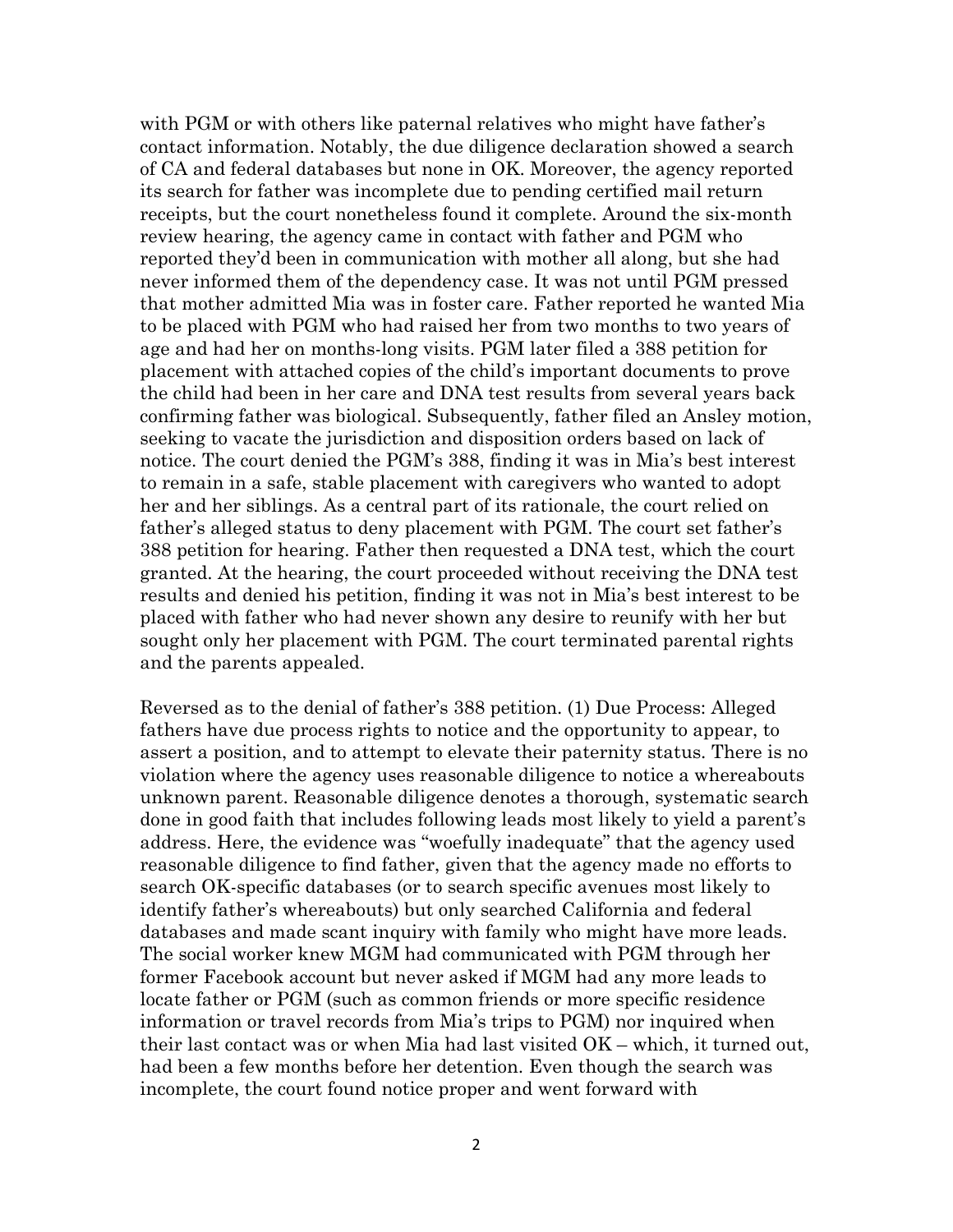jurisdiction/disposition. Even after acknowledging its incomplete search for father, the agency failed to make additional efforts to find him; rather, it made only cursory attempts through mother who had clearly been keeping father out of the case. (2) Improper Consideration of Best Interests: Where an agency's search efforts are unreasonably lacking and the failure to notice leads to a prejudicial delay in the parent's participation, the best interest prong of WIC 388 does not apply. A child's best interests cannot act as a failsafe and reliance on this prong rewards the agency's failures. (3) Prejudicial Error: Where the agency fails to provide the parent of statutorily required materials, including advisement of the nature of the proceeding, the parent has been denied adequate notice and the ability to assert his rights. Here, had father been properly noticed, the court would likely have viewed the recommendation for an ICPC and placement with PGM favorably. Thus, the error was prejudicial and not harmless, and the order terminating parental rights is vacated. However, at father's new jurisdiction and disposition hearing, the juvenile court should consider the facts and circumstances that have arisen since the filing of the appeal. (ML)

### **ICWA—WIC 224.2**

*In re A.C.—*published 3/4/2022; Second Dist., Div. One Docket No.: B312391; 75 Cal.App.5th 1009 Link to case:<https://www.courts.ca.gov/opinions/documents/B312391.PDF>

THE AGENCY'S INITIAL DUTY OF INQUIRY REQUIRES THE AGENCY TO CONSULT WITH ALL KNOWN EXTENDED FAMILY MEMBERS REGARDING POSSIBLE INDIAN HERITAGE EVEN IF THE PARENTS DENY SUCH HERITAGE

Mother was a former foster youth and denied Indian ancestry. However, the agency concluded, for unidentified reasons, that ICWA "may apply" to mother. Father also denied any Indian ancestry. The children were placed with maternal relatives, but the agency failed to interview them regarding potential Indian heritage. Based on the parents' ICWA-020 forms, where they denied any knowledge of Indian ancestry, the juvenile court found ICWA did not apply. Father timely filed appeal and alleged the agency failed to satisfy its statutory duty of initial inquiry as to the extended family members.

Reversed. California law requires at the outset of a dependency case that the agency and juvenile court inquire into whether a child is or may be an Indian child. The agency's initial duty of inquiry includes asking the child, parents, legal guardian, Indian custodians, extended family members, others who have an interest in the child, and the party reporting child abuse or neglect. Under ICWA, the term "extended family member" includes a child's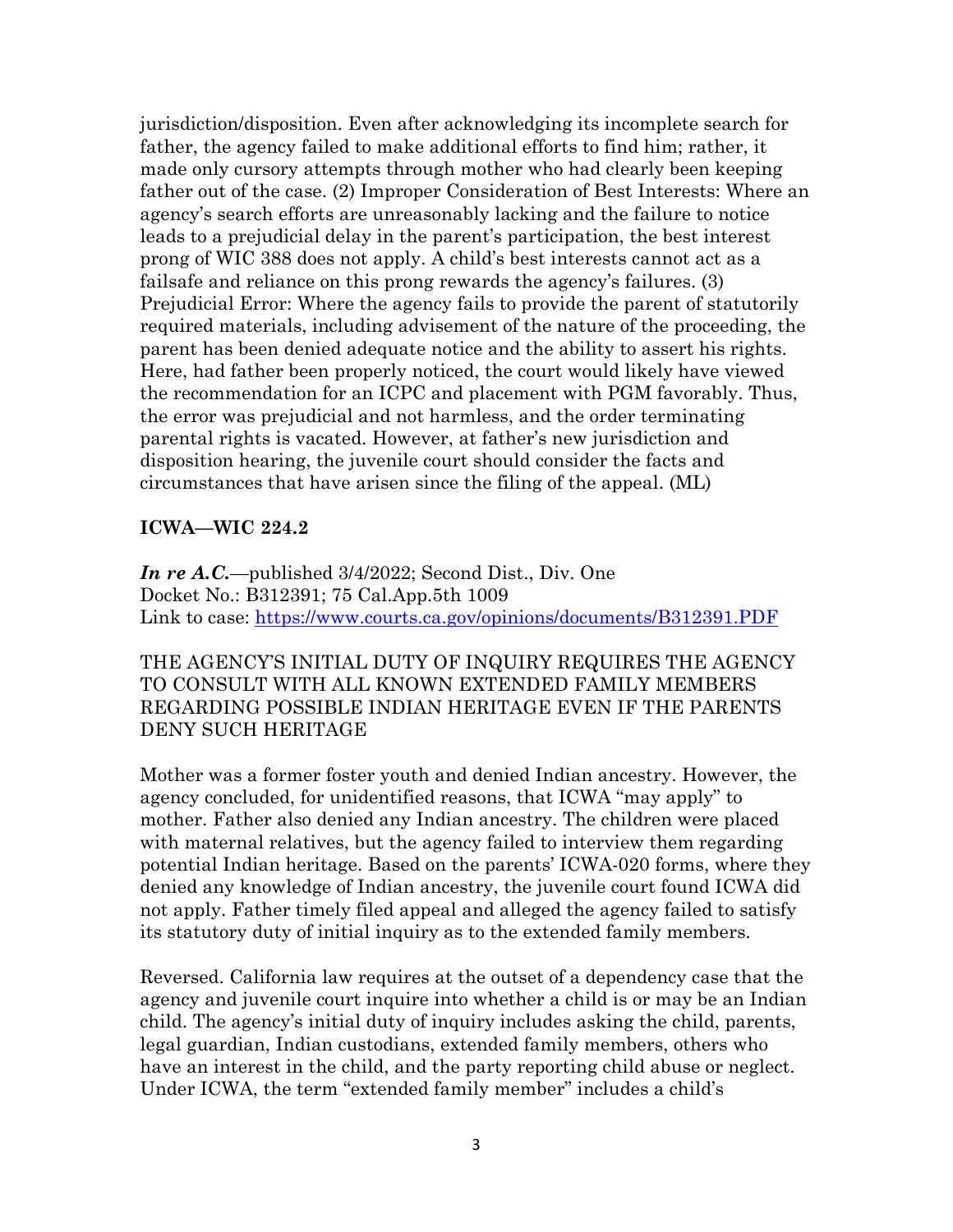grandparent, aunt, uncle, brother, sister, brother-in-law, sister-in-law, niece, nephew, first cousin, second cousin, or stepparent. The agency failed to comply with this inquiry. When the children were placed with mother's extended family members, the agency did not ask mother's relatives about the child's potential Indian heritage. Mother was a former dependent and thus may not have known her cultural heritage. The agency also failed to inquire of possible Indian heritage with the paternal family even though such relatives were readily available to consult with. The dissent disagreed reversal was warranted as the error was harmless. There was no information that suggested the child was potentially an Indian child under ICWA. (MO)

#### **Beneficial Parental Relationship Exception—WIC 366.26**

*In re D.P.—*published 3/10/22; Third Dist. Docket No.: C093132; 76 Cal.App.5th 153 Link to case:<https://www.courts.ca.gov/opinions/documents/C093132.PDF>

### WHEN EVIDENTIARY SUPPORT FOR THE BENEFICIAL PARENTAL RELATIONSHIP EXCEPTION IS OFFERED, THE COURT MUST ANALYZE THE EXCEPTION BEYOND FINDING INADEQUATE EVIDENCE

Dy. and Ki. came under the court's jurisdiction due to domestic violence, severe physical abuse of the siblings, and the parents' drug abuse. The parents were denied reunification services. Prior to the section 366.26 hearing the parents filed petitions under section 388. The court summarily denied the parents' 388 petition finding that the request did not state new evidence or a change of circumstances and did not promote the best interest of the children. At the section 366.26 hearing the agency's report described the family as a classical dysfunctional family and as failing to show any longterm effects of the services because the parents were historically getting clean but always relapsing. The report noted the parents visited the children one time per week and that the children were bonded to their caregivers and were happy and prospering in their placement. Mother testified that the children ran to her during the visits and told her they love and miss her. She also testified that when visits ended Ki. didn't want to go and asked mom if she could go home with her. The agency argued that the children were bonded to the caregivers and saw them as the parental figure. Further, since the caregivers are relatives, the parents would continue to be in the children's lives. The agency also noted that parents had been bypassed due to a previous history and not showing they had made an effort to rectify the history. Minor's counsel argued parents had not met their burden and the children were bonded to the foster parents. The court found the parents had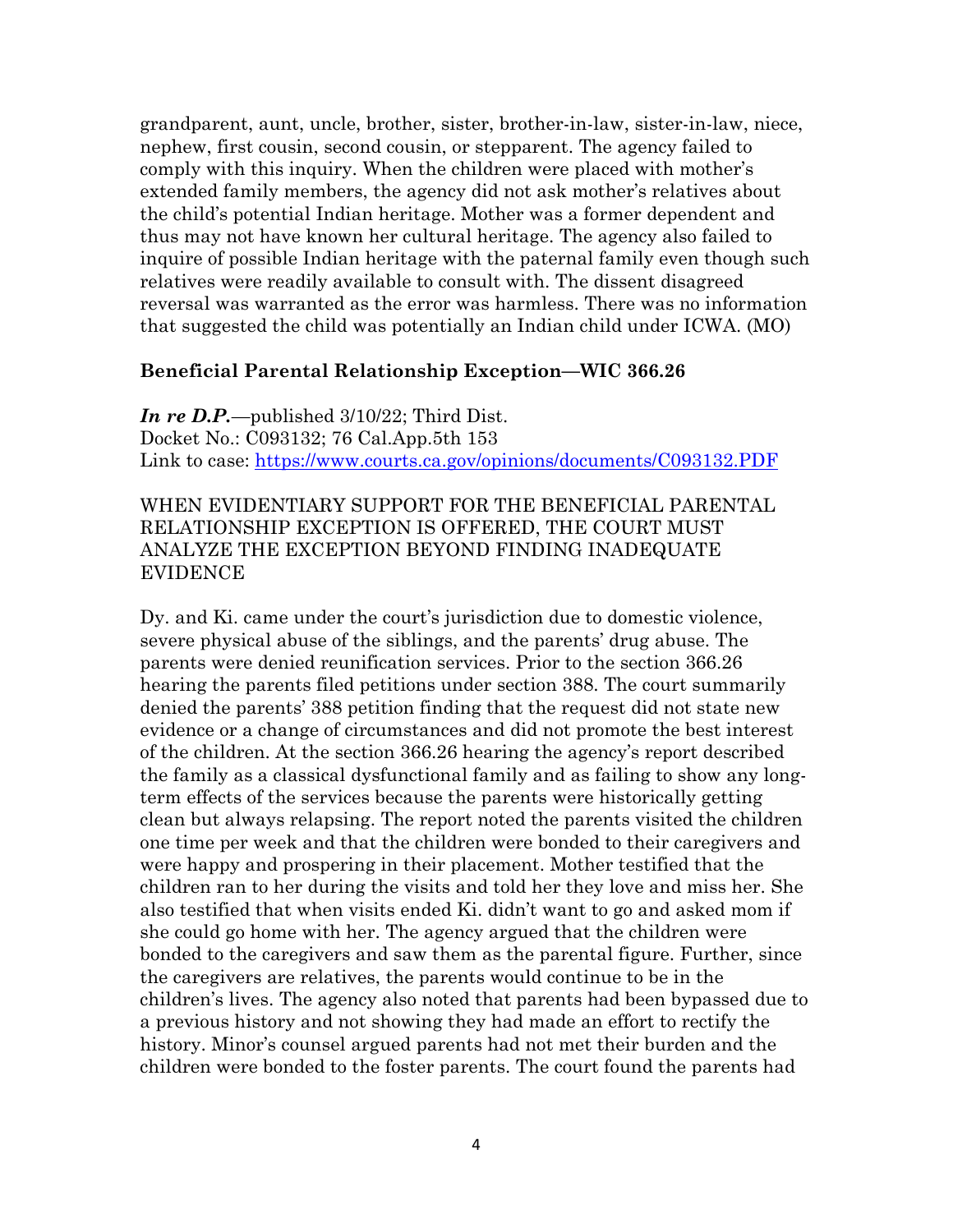not met their burden of establishing an exception applied and terminated parental rights. Mother and father appealed.

Affirmed in part, reversed in part and remanded. In the unpublished portion of the case, the Court affirmed the juvenile court's order summarily denying mother's section 388 petition to reinstate reunification services. In the published portion of the case, the Court held that the juvenile court's ruling that there was inadequate evidence to support the beneficial parental relationship exception was an abuse of discretion because the ruling did not comport with the requirements established in *In re Caden C*. In addition to uncontested evidence of regular visitation and contact, there was evidence to support that continuing the relationship would benefit the child and that termination of parental rights would be detrimental to the child. Nonetheless, the juvenile court performed no specific analysis on the beneficial parental relationship exception; it only found that the parents presented inadequate evidence to justify any exception. The case was reversed and remanded for the juvenile court to weigh the evidence presented under the applicable standard and, in its discretion, consider additional evidence. (NS)

# **ICWA—WIC 224.2**

*In re Antonio R.*—published 3/16/22; Second Dist., Div. Seven Docket No. B314389; 76 Cal.App.5th 421 Link to case:<https://www.courts.ca.gov/opinions/documents/B314389.PDF>

# IT IS PREJUDICIAL ERROR FOR THE AGENCY TO FAIL TO CONDUCT AN INITIAL ICWA INQUIRY OF MATERNAL EXTENDED RELATIVES, WHO HAVE MEANINGUL INFORMATION TO ASSIST IN DETERMINING WHETHER THE CHILD IS AN INDIAN CHILD

The agency filed a petition for Antonio R., which included an interview by the social worker of mother, who indicated she and her family had no known Indian ancestry. The social worker also interviewed maternal grandmother about the allegations but failed to inquire about Indian ancestry with her. At the detention hearing, mother appeared and filed an ICWA-020 form confirming she had no knowledge of Indian ancestry. At the jurisdiction hearing, father appeared for the first time and also denied any Indian ancestry. Maternal grandmother, maternal aunts, and a maternal uncle were present in the courtroom for a subsequent disposition hearing. However, no ICWA inquiry was conducted with the maternal relatives during or after the hearing. Antonio R. was later placed with maternal grandparents, but the record indicates no further inquiry was made with maternal relatives as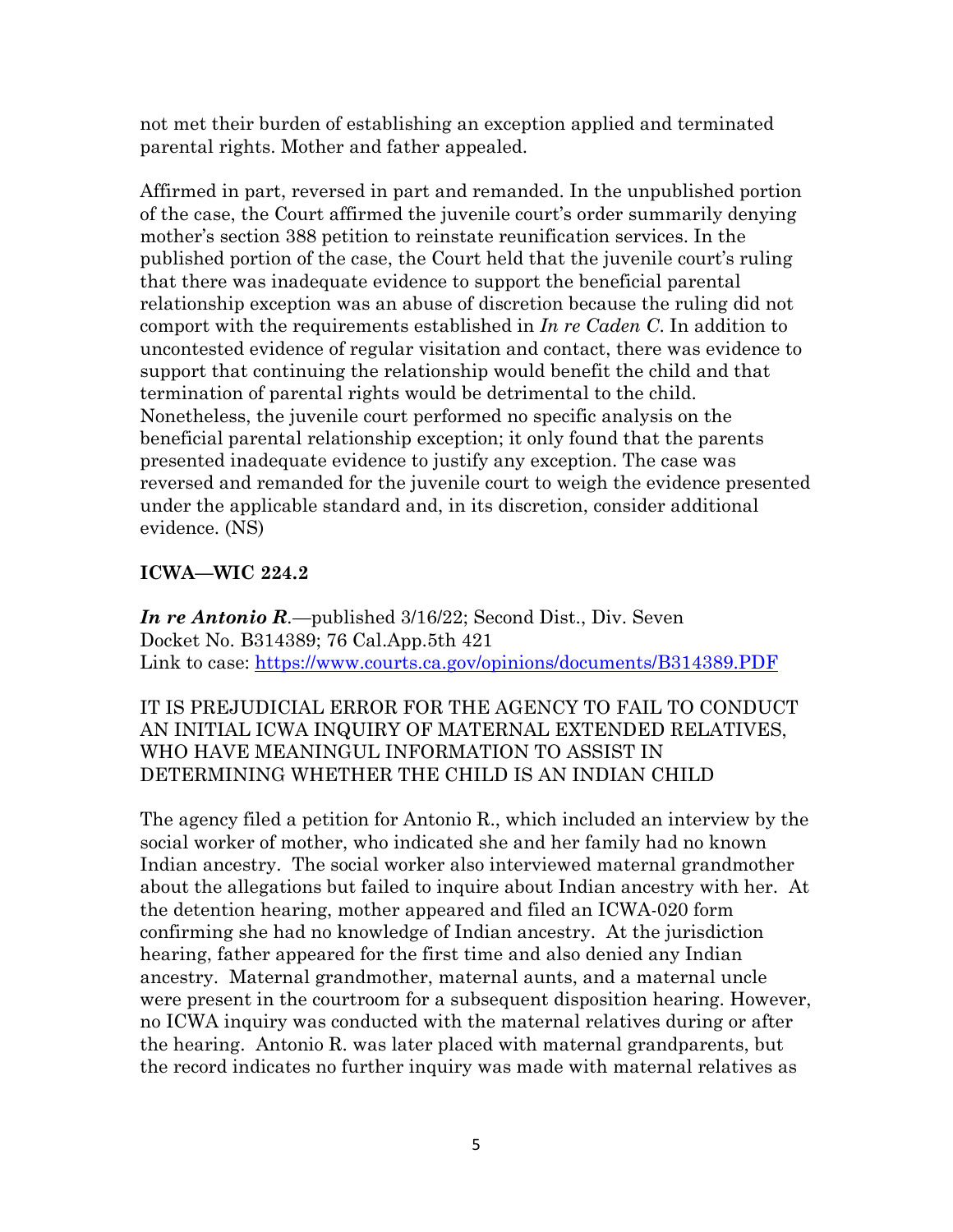to the family's potential Indian ancestry. At the section 366.26 hearing, the juvenile court terminated mother's parental rights. Mother appealed.

Conditionally affirmed and remanded with instructions. The juvenile court erred in finding the ICWA did not apply to Antonio R. despite the agency's insufficient inquiry. The agency and the juvenile court have an affirmative and continuing duty to inquire about ICWA applicability, including asking extended family members whether a child has potential Indian ancestry. The agency missed multiple opportunities to speak with maternal relatives. Inquiry of the parents alone is insufficient as extended family members may possess knowledge of Indian ancestry that the parents may lack. The agency's lack of inquiry was prejudicial. The approach taken in the recent cases of *In re Darian R*. (2022) 75 Cal.App.5th 502 and *In re S.S*. (2022) 75 Cal.App.5th 575, are misguided. The previous reasoning in the opinion of *In re Y.W*. (2021) 70 Cal.App.5th 542 is the more appropriate analysis because the agency's failure to conduct a proper initial inquiry is in most cases, prejudicial and reversible. In determining whether the failure to make an adequate initial inquiry is prejudicial, the proper question is "whether information in the hands of the extended family members is likely to be meaningful in determining whether the child is an Indian child, not whether the information is likely to show the child is in fact an Indian child." In most circumstances, the information in the possession of extended relatives is likely to be meaningful in determining whether the child is an Indian child regardless of whether the information ultimately shows the child is or is not an Indian child." In addition, the burden in this case was minimal as the agency only had to reach out to relatives present in the courtroom at the dispositional hearing or speak to the current caregivers, maternal grandparents. Any concern about efficiency for the agency does not justify applying a harmless error standard to the agency's actions, especially when such a standard results in the breaking up of Indian families. (SW)

### **ICWA—WIC 224.2**

*In re K.T***.**—published 03/23/2022; Fourth Dist., Div. Two Docket: E077791; 76 Cal.App.5th 732 Link to Case:<https://www.courts.ca.gov/opinions/documents/E077791.PDF>

### THE DUTY OF FURTHER INQUIRY UNDER ICWA IS NOT DISCHARGED UNTIL THE AGENCY MAKES A MEANINGFUL EFFORT TO LOCATE AND INTERVIEW EXTENDED FAMILY

In March and April 2019, mother of child K.T. (and later, his sister, D.) and K.T.'s father (father) reported they had possible Blackfeet, Cherokee, and Choctaw ancestry. The parents gave the agency contact information for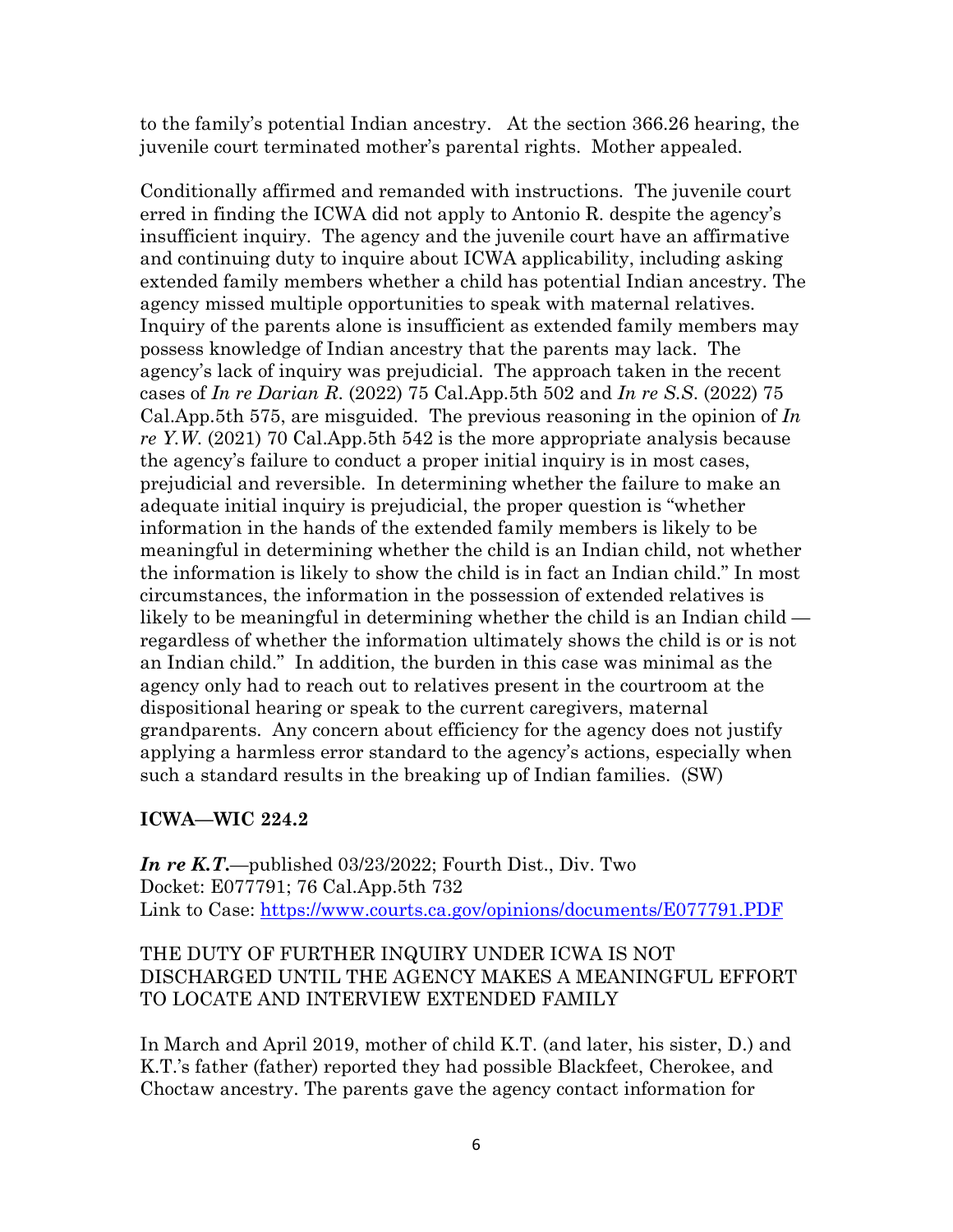family members who might be able to provide more detail. At separate hearings, maternal grandmother and paternal grandfather, who were present in court, provided dates and places of birth for relatives who claimed Indian ancestry. The agency never followed up with these relatives. Instead, it sent notices to various tribes, including Blackfeet and Cherokee, although the notices omitted tribal and biological information given at the prior hearings. The agency failed to notice the three federally recognized Choctaw tribes. In October 2019, at a detention hearing for mother's newborn, D, mother again reported having possible Blackfeet ancestry and identified relatives in the courtroom who claimed Cherokee heritage. The juvenile court noted that ICWA was being addressed in K.T.'s case, did not make any inquiry with these relatives, and ordered the agency to consult with its counterparts in K.T.'s case before preparing ICWA notices for D. The agency did not comply. The agency sent notice to the Blackfeet Tribe and three federally recognized Cherokee tribes, again containing incomplete information. By June 2020, the Blackfeet tribe and two of the three federally recognized Cherokee tribes responded that D. did not qualify for membership. In April 2021, the juvenile court found ICWA did not apply to K.T. or D. In September 2021, the court terminated parental rights. Parents appealed.

Conditionally reversed and remanded with instructions. The agency failed to conduct an adequate further inquiry, and the juvenile court's finding that ICWA does not apply is unsupported. "We publish our opinion not because the errors that occurred are novel but because they are too common…" Section 224.2 creates three distinct duties regarding ICWA in dependency proceedings. First, from the agency's initial contact with a minor and his family, the statute imposes an affirmative and continuing duty of inquiry to ask all involved persons whether the child may be an Indian child. (WIC 224.2, subds. (a), (b).). Second, if that initial inquiry creates a "reason to believe" the child is an Indian child, then the agency "shall make further inquiry regarding the possible Indian status of the child." (WIC 224, subd. (e).) Further inquiry requires that the agency make a "meaningful effort" to locate and interview extended family members and to contact the BIA and tribes. (*In re K.R*. (2018) 20 Cal. App. 5th 701, 709.) Third, if that further inquiry results in a reason to know the child is an Indian child, then the formal notice requirements of section 224.3 apply. Here, the claims of Indian ancestry and familial information provided by mother, father, and two relatives unquestionably provided reason to believe that minors are Indian children, thereby triggering a duty to investigate. Yet, as far as the record shows, the agency made no investigation. They did not contact the named relatives to obtain additional information about possible Indian ancestry and did not contact the BIA or identified tribes to inquire about the family. Given this record, the juvenile court should not have found that ICWA did not apply. (AMC)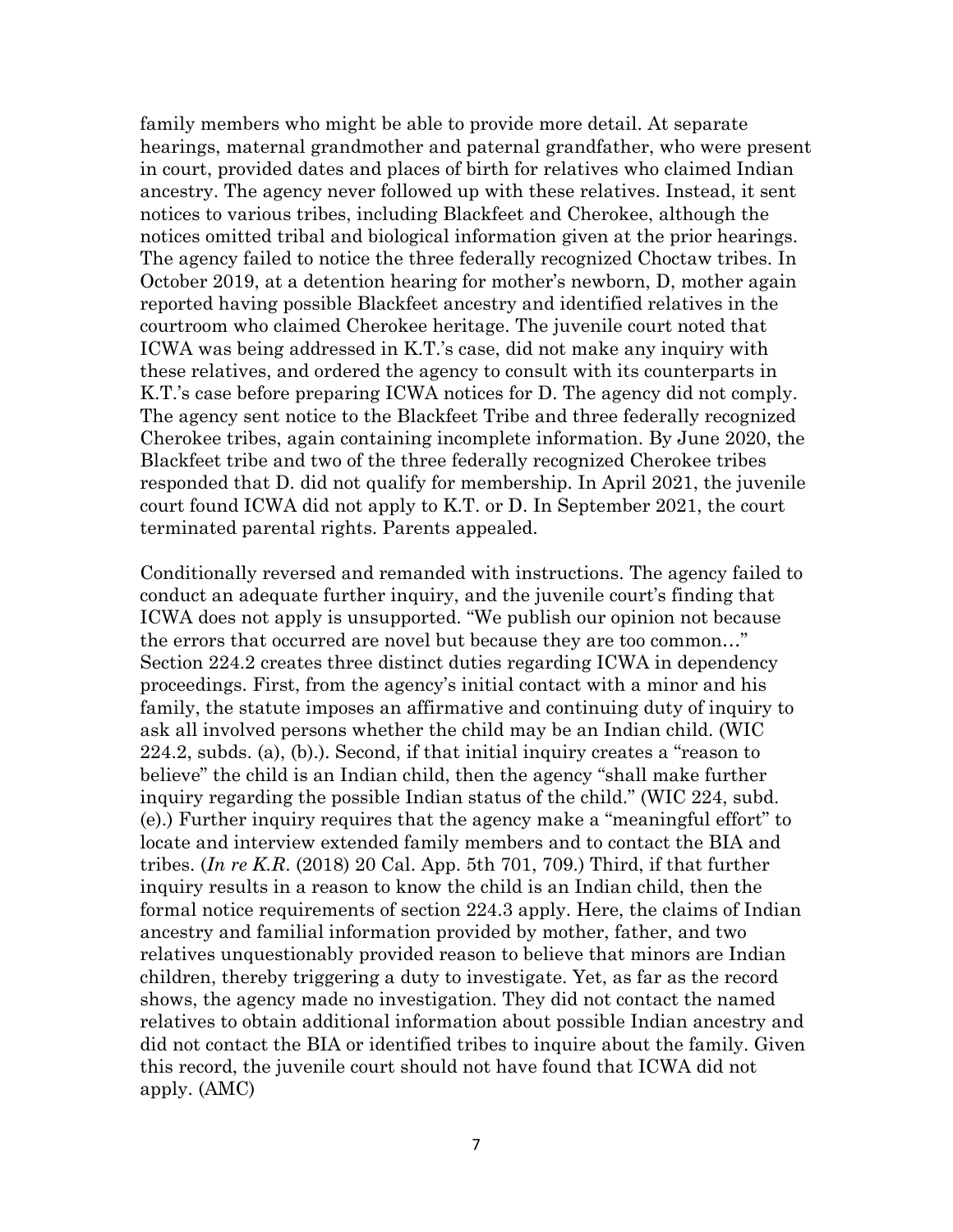#### **ICWA—WIC 224.2**

*In re I.F***.**—published 4/6/22; Sixth Dist. Docket No. H049207; 77 Cal.App.5th 152 Link to case:<https://www.courts.ca.gov/opinions/documents/H049207.PDF>

### FURTHER INQUIRY WOULD NOT BE FUTILE WHERE A SPECIFIC GEOGRAPHIC AREA OF ANCESTRY IS IDENTIFIED

A WIC 300 petition was filed on behalf of I.F. At the initial hearing, the agency reported there was reason to believe I.F. was or may be an Indian child based on maternal grandfather (MGF)'s advisement that his father in Minnesota may have Native American ancestry. Mother filed an ICWA-020 Parental Notification of Indian Status form and checked the box indicating she "may have Indian ancestry" and told the court she might have ancestry on her grandfather's side but was unaware of any tribal affiliation or membership. I.F. was declared a dependent without an ICWA finding. A few months later, a petition was filed on newborn sibling, B.F., at which time mother reported again that she may have ancestry on her father's side and the agency reiterated MGF's initial statements regarding ancestry. The court dismissed B.F.'s petition without any ICWA findings. Later, a new petition was filed at which time the agency reported there was "no reason to believe" I.F. or B.F. were Indian children, failed to document MGF's initial statements regarding ancestry, and incorrectly stated the court previously found ICWA did not apply to I.F. At the initial hearing, mother again advised she had no additional information regarding ancestry but that her grandfather did. The agency asked the court to find there was no reason to believe the children were Indian children based on mother's "vague" statements and the lack of family members with additional information. The court found "no reason to believe" but also that "a little bit more investigation [was] in order." At the disposition hearing, the court found there was "reason to believe" I.F. was an Indian child; that the social worker conducted a diligent inquiry into I.F.'s possible Indian heritage, including contacting the possible tribes and the BIA; there was "no reason to know" I.F. was an Indian child; "no reason to believe or know" that B.F. was an Indian child; and that ICWA did not apply. Mother appealed, arguing the evidence of Indian ancestry triggered the duty to further inquire and investigate with which the agency failed to comply.

Reversed and remanded. WIC 224.2(e) imposes on the court and social worker a duty to make "further inquiry" regarding the possible Indian status of a child if there is "reason to believe" that an Indian child is involved in the dependency proceeding. Further inquiry requires interviews to collect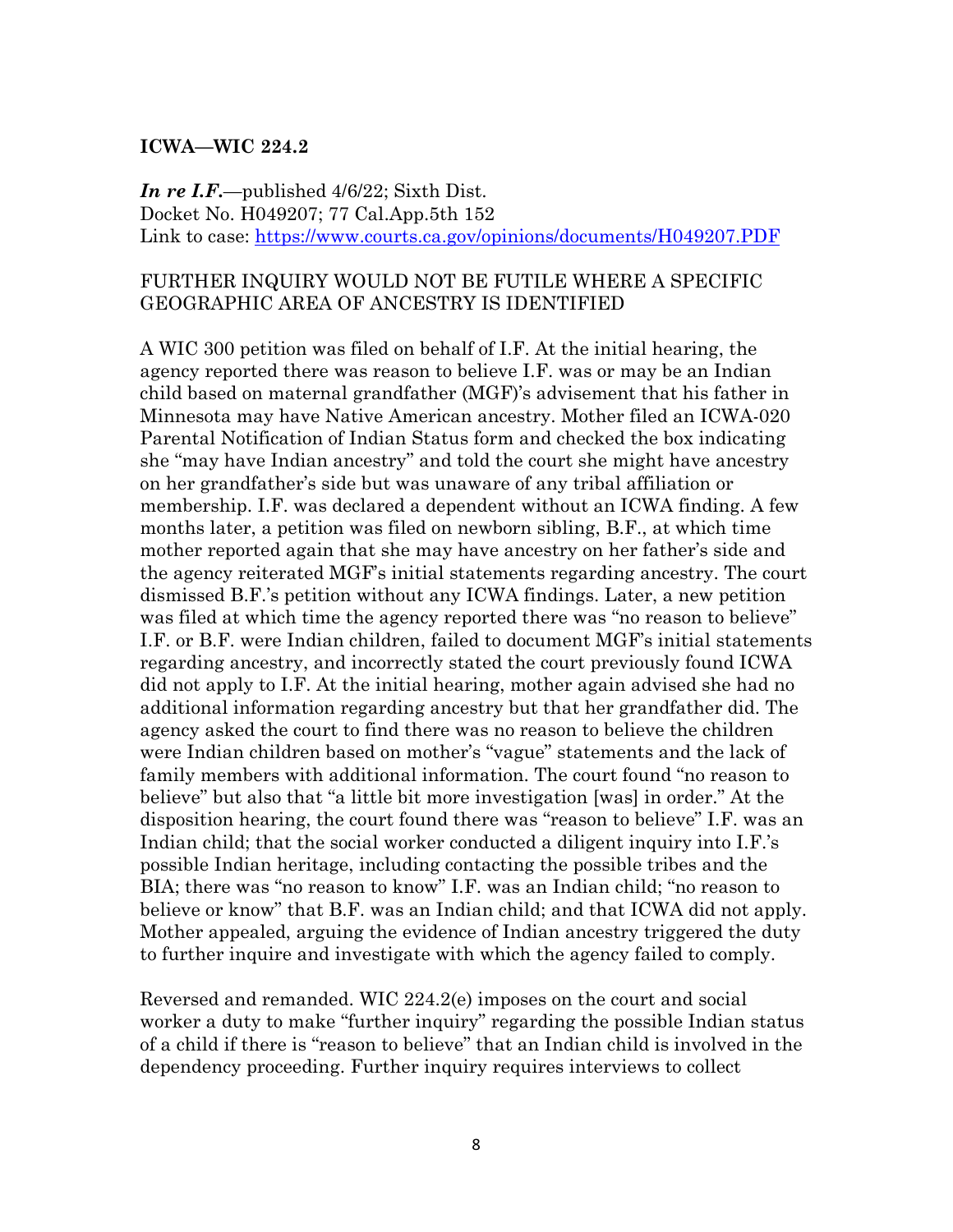biographical data regarding the known names of the child's biological parents, grandparents, and great-grandparents, including maiden, married, and former names or aliases, as well as their current and former addresses, birth dates, places of birth and death, tribal enrollment information of other direct lineal ancestors of the child, and any other identifying information, if known; contacting the Bureau of Indian Affairs and the State Department of Social Services to assist in identifying tribes in which the child or parent may be a member; and contacting tribes and persons who may reasonably be expected to have information regarding the child's tribal membership, citizenship status, or eligibility. The standard for "reason to believe" is met whenever the court or social worker has information suggesting that either the parent or the child is a member or may be eligible for membership in an Indian tribe, the latter of which includes information that indicates, but does not establish, the existence of one or more of the grounds for a "reason to know." The duty to further inquire is not satisfied by an ongoing initial inquiry under WIC 224.2(b). The proper focus is on the adequacy and results of the agency's further inquiry, which, here, the agency conceded did not occur. An important factor that the agency overlooked was MGF's report that his ancestry was connected to Minnesota, which triggered its duty to inquire further. Further inquiry would not have been futile, as MGF identified a specific geographic area of ancestry—the state of Minnesota—where there is a finite number of federally recognized tribes that the agency could have contacted. On remand, as part of its further inquiry the agency must diligently gather the biographical information related to the maternal greatgrandfather and provide that information to the Bureau of Indian Affairs and the federally recognized tribes in Minnesota. (ML)

#### **ICWA—WIC 224.2**

*In re A.R***.**—published 3/29/22; Fourth Dist., Div. Three Docket No.: G060677 Link to Case:<https://www.courts.ca.gov/opinions/documents/G060677.PDF>

### FAILURE TO CONDUCT AN ICWA INQUIRY DURING DEPENDENCY PROCEEDINGS WARRANTS REVERSAL

The children were declared dependents after a serious domestic violence dispute where mother was the aggressor. Mother was not interviewed on the advice of law enforcement officials, and mother later invoked her Fifth Amendment right to remain silent. The children were placed with their paternal grandparents. Mother was not offered reunification services and a section 366.26 hearing was set. Mother's parental rights were subsequently terminated. At no point during dependency proceedings did the agency or the